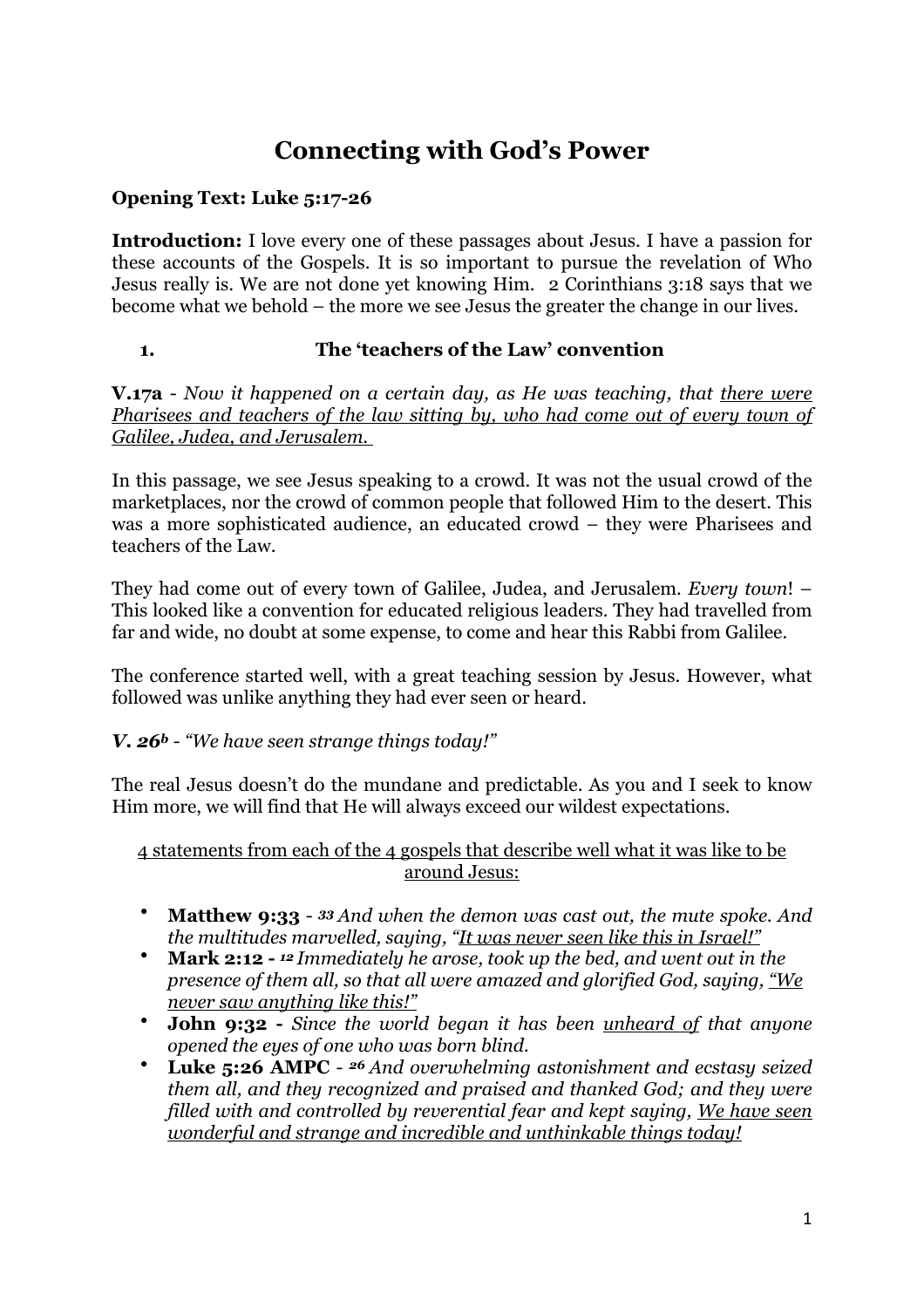Jesus did things that had never been seen, things that had never been heard of, and that were unthinkable. Jesus came as an extraordinary Jesus.

## **2. Happy with teaching but missing the power**

**17 -** *Now it happened on a certain day, as He was teaching, that there were Pharisees and teachers of the law sitting by, who had come out of every town of Galilee, Judea, and Jerusalem. And the power of the Lord was present to heal them.*

We all know that this passage included the healing of the man lowered from the roof. However, in the context we see that the power of God was present to *heal them* – Heal them who were listening - that included all the Pharisees and teachers of the Law. The power was present for everybody! However, there is no record here that anyone received healing, other than the paralysed man, who joined the meeting as it was already in progress.

Why is that? – I believe that part of it is expectation, or rather, lack of it.

Part of it could also be that their interest, their only focus, was simple the 'teaching'.

Well, Jesus is revealed here as not just a "teacher" but also a "healer"! Thank God for good teaching but let's not act as if God's power is absent. No. the power of the Lord was 'present' to heal. Not absent. Let us never be just happy with good theology but lack power. We can have both.

#### **3. Making a power connection**

*The power of the Lord was present to heal*

- It was present but it was inactive.
- It was available, but unclaimed.
- a) That power to heal was always present with Jesus:

**Luke 6:19** – *And the whole multitude sought to touch Him, for power went out from Him and healed them all"*

b) In **Luke 8**, we see how Jesus moving through a crowd of people, suddenly stopped to acknowledge that He felt power go out from Him

A woman with an issue of blood for 12 years made a connection with His power through her faith and was healed (Luke 8:43-48).

I wonder how many times that happens when we come to the presence of Jesus: we come, we sit, we hear the teaching, but nothing changes:

• Either because that is not the expectation we came with, or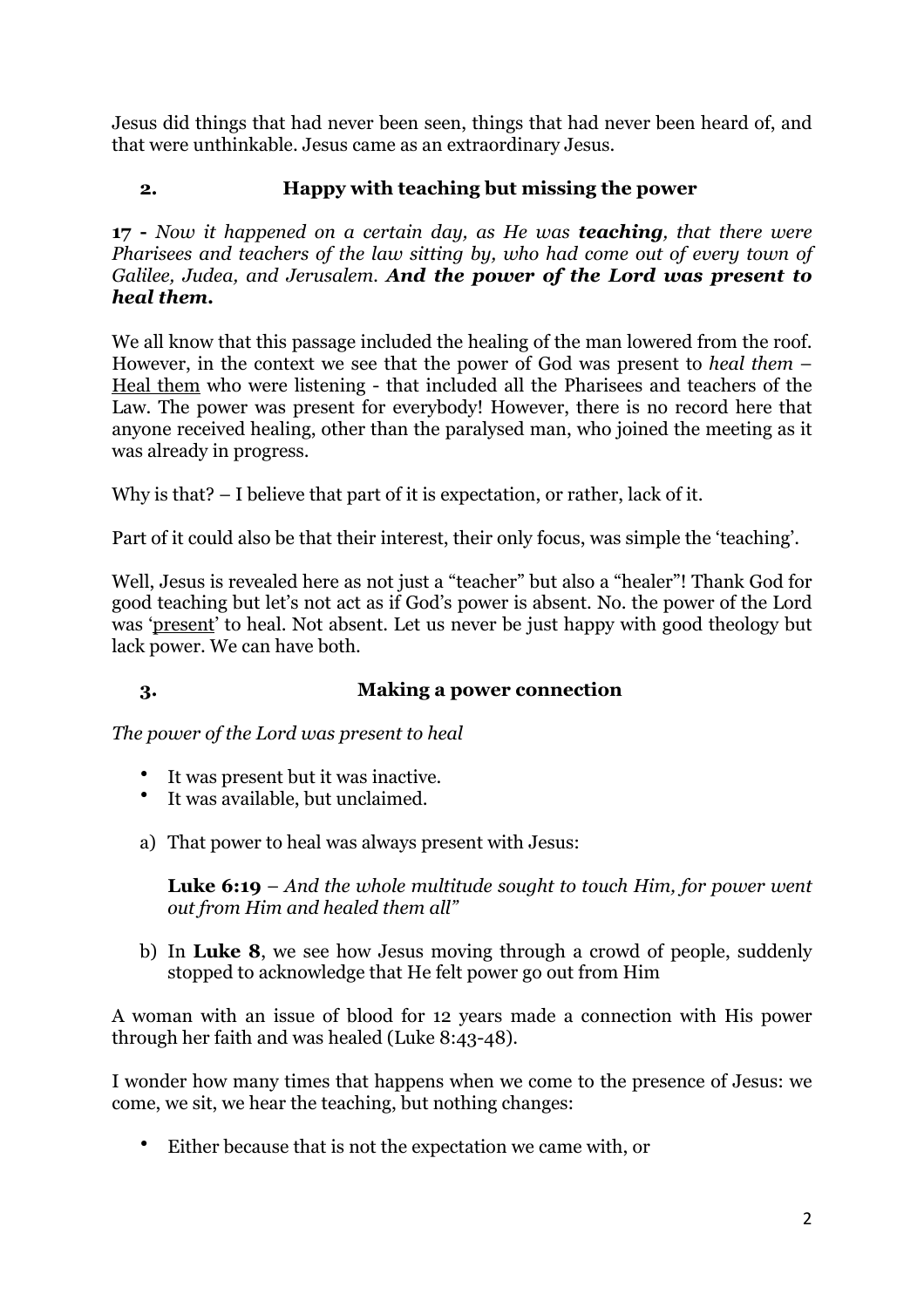- Simply because we do not place a demand on what is available from God. And so, the power is present but we act as if it was absent.
- c) However, that is not what happened to the paralysed man. He was not supposed to be in the "Teachers of the Law Convention" and there was no room for him inside. However, his faith-filled friends placed a demand on that healing power available and the man connected with that power!

It is great to be in a meeting and hear the word. However, when the word is mixed with faith it produces results.

**[Hebrews 4:2](https://www.biblegateway.com/passage/?search=Hebrews%25204:2&version=NKJV)** - *For indeed the gospel was preached to us as well as to them; but the word which they heard did not profit them, not being mixed with faith in those who heard it.*

d) I love the story of these 4 men and their faith. They came **firstly** to bring their friend to Jesus (how important that is, that we bring our friends to Jesus) but **secondly,** they brought with them their faith.

When we come together, let's bring our faith with us. The faith they brought ignited the atmosphere and a great healing took place.

## **Final thoughts: Learning to know Jesus**

**V.21** - *And the scribes and the Pharisees began to reason, saying, "Who is this who speaks blasphemies? Who can forgive sins but God alone?"*

*Who is this?* – that is the most frequently asked question about Jesus in the gospel of Luke:

- **Luke 7: 49b** "*who is this who even forgives sins?"*
- **Luke 8:25b** *Who can this be? For He commands even the winds and water, and they obey Him!"*
- **Luke 9:9** *Herod said, "John I have beheaded, but who is this of whom I hear such things?" So he sought to see Him.*
- **Luke 9:18** *18 And it happened, as He was alone praying, that His disciples joined Him, and He asked them, saying, "Who do the crowds say that I am?" 19 So they answered and said, "John the Baptist, but some say Elijah; and others say that one of the old prophets has risen again." 20 He said to them, "But who do you say that I am?" Peter answered and said, "The Christ of God."* BINGO!

An uneducated, simple fisherman with an accent from Galilee like Peter, knew Jesus accurately. The pharisees and the teachers of the Law with all their education kept asking *Who is this*? They didn't know Jesus. In fact, the whole event was very strange to them although they were learned men. The Apostle Paul, warned Timothy of people that are '*always learning and never able to come to the knowledge of the truth'* (**2 Timothy 3:7**)